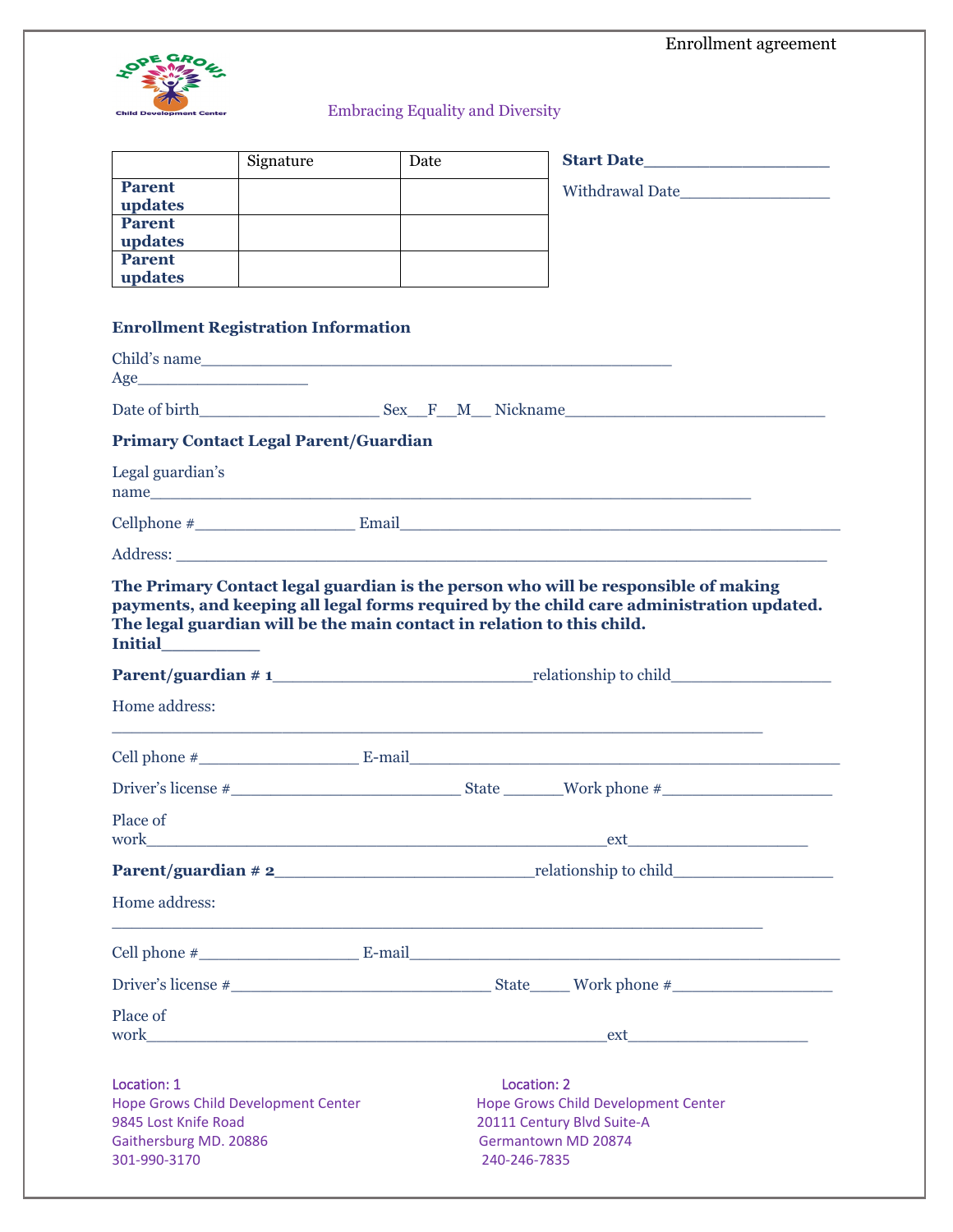

Embracing Equality and Diversity

### **Emergency contact and release persons**

Please list the persons you would like contacted (in order of priority) if you cannot be reached in case of emergency. Check the appropriate "Emergency and Release" box, as the persons listed will also be authorized to pick-up or accompany the child for the purposes of medical treatment. Additionally, please list the persons you would like to be authorized for pick-up only on a given day. For these persons, check the "Release Only" box. For the safety of your child, we will request all authorized release persons with whom staff are not familiar to provide Government-issued photo identification at the time of pick-up.

| Address:                      |  |
|-------------------------------|--|
| Emergency contact & release   |  |
| <b>Example 2</b> Release only |  |
|                               |  |
|                               |  |
|                               |  |
| Emergency contact & release   |  |
| $\Box$ Release only           |  |
|                               |  |
|                               |  |
|                               |  |
|                               |  |

- □ Emergency contact & release
- □ Release only

If you want a person who is not identified above to pick up your child, you must notify the center staff in advance**, in writing**. Your child will not be released without prior authorization. In the event you call a pick-up authorization into the center because you are unable to submit your authorization in writing, we will use your personal information from this packet to verify your identity.

Location: 1 Location: 2 Hope Grows Child Development Center Hope Grows Child Development Center 9845 Lost Knife Road 20111 Century Blvd Suite-A Gaithersburg MD. 20886 Gaithersburg MD. 20874 301-990-3170 240-246-7835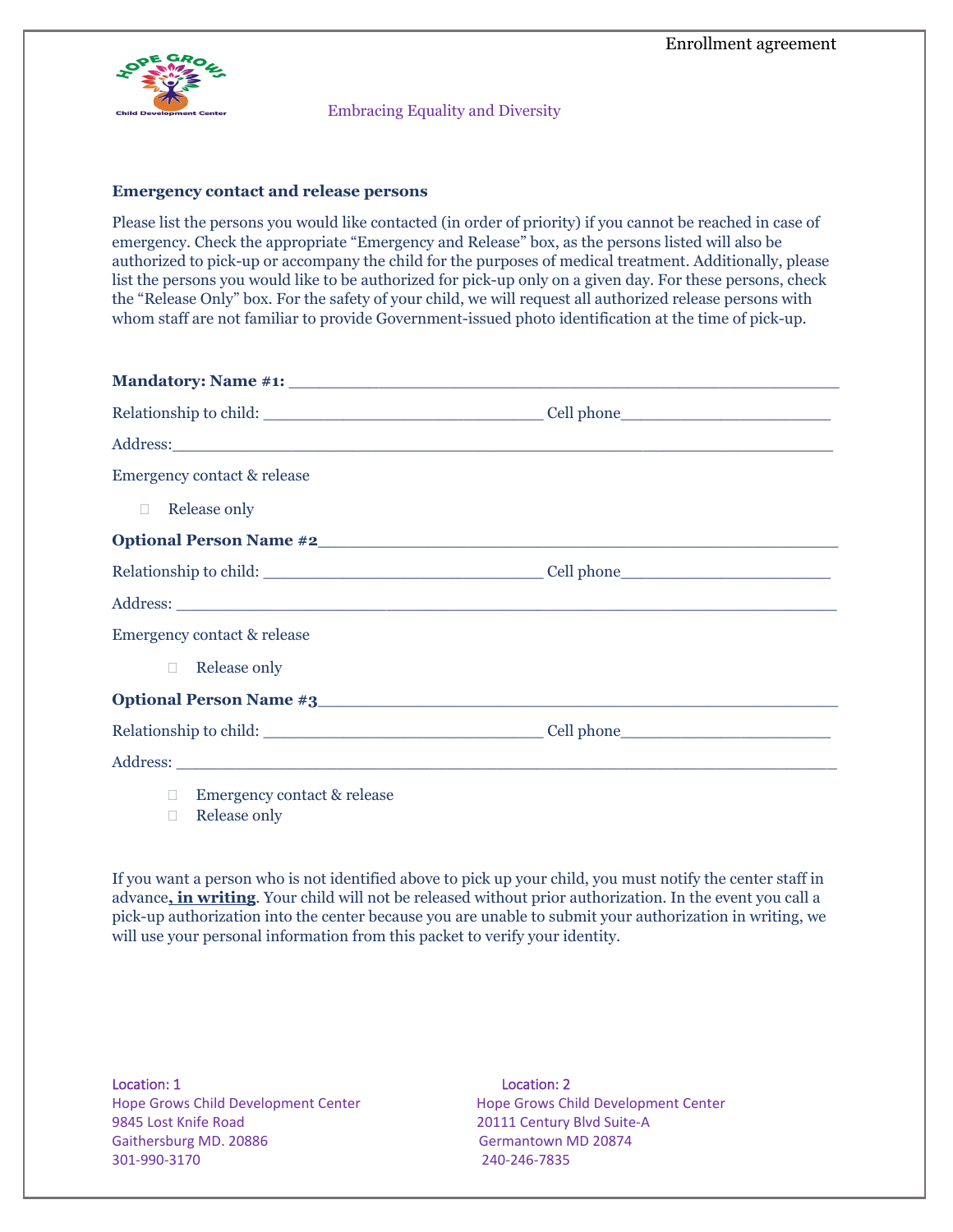

Embracing Equality and Diversity

# **Tuition and fees**

- $\checkmark$  I understand that a registration fee of \$100.00 is paid only once, and shall be paid in advance to enroll my child and it is **nonrefundable**.
- $\checkmark$  I understand that my weekly fee is \$ and shall be paid one week in advance, it must be paid on the first day of attendance each week.
- $\checkmark$  I understand that I can pay my tuition by credit card, personal checks, money order or cash. If a check is bounced, I will pay a processing fee of \$35.00 for each returned check. If more than 2 checks are returned in a six-month period, I will be required to pay in a different method.
- $\checkmark$  If payment is not made on time when is due, I agree to pay a late fee of \$25.00 per week, per child. A written notice will be sent as a reminder.
- $\checkmark$  I understand that a late payment fee of \$2 per minute will be charged after the center's closing time
- $\checkmark$  I understand that a yearly activity fee of a \$100.00 per child is due each September 1st, this fee is to cover for the materials and supplies for the school year for your child. Fieldtrips are not included in the activity fee.
- $\checkmark$  I understand that a security deposit is not required, but I will be required to give a 1 month written notice to withdraw my child from the center.
- $\checkmark$  For families registering more than one child, a 10% discount will apply to the oldest child
- $\checkmark$  For school age children who are enrolled in 5 day before and after care at Hope Grows Child Care Center, they will not incur additional tuition costs for early dismissal, delayed opening, scheduled or unscheduled days off from the public-school system.
- $\checkmark$  School aged children will be required to enroll in the Summer Program/Spring break Program offered by Hope Grows Child Development Center. Applicable fees will apply. A packet containing all information will be distributed in May for Summer Camp.
- $\checkmark$  I agree to sign my child in and out every day, using the Center's attendance procedure. I understand that I am required to enter the center to drop off and pick up my child/ren and I must escort my child to the assigned classroom. It is required by State licensing regulations that parents follow this procedure daily.

# **Holidays and closings Policy:**

I understand that Hope Grows Child Care Center will be closed for Professional Days and Holidays during the Calendar Year. I will receive a copy of the Holiday and closings calendar at my enrollment time and annually, thereafter. I understand that Professional days, and Holidays, when the center is closed, are paid days for the teachers; parents are responsible for tuition payments for the full week.

## **Weather Policy**

I understand that it is the Center's intention to be open and to provide child care services every week of the year, excluding holidays or professional day for teachers.

But that inclement weather, natural/national disaster or major building issue may disrupt service from time to time. I should call the center to ensure that is open during inclement weather natural/national disaster.

If Federal government is closed; then our Center is closed. In the event of inclement weather, please call the center for updates and delays.

9845 Lost Knife Road 20111 Century Blvd Suite-A Gaithersburg MD. 20886 Germantown MD 20874 301-990-3170 240-246-7835

### Location: 1 Location: 2

Hope Grows Child Development Center Hope Grows Child Development Center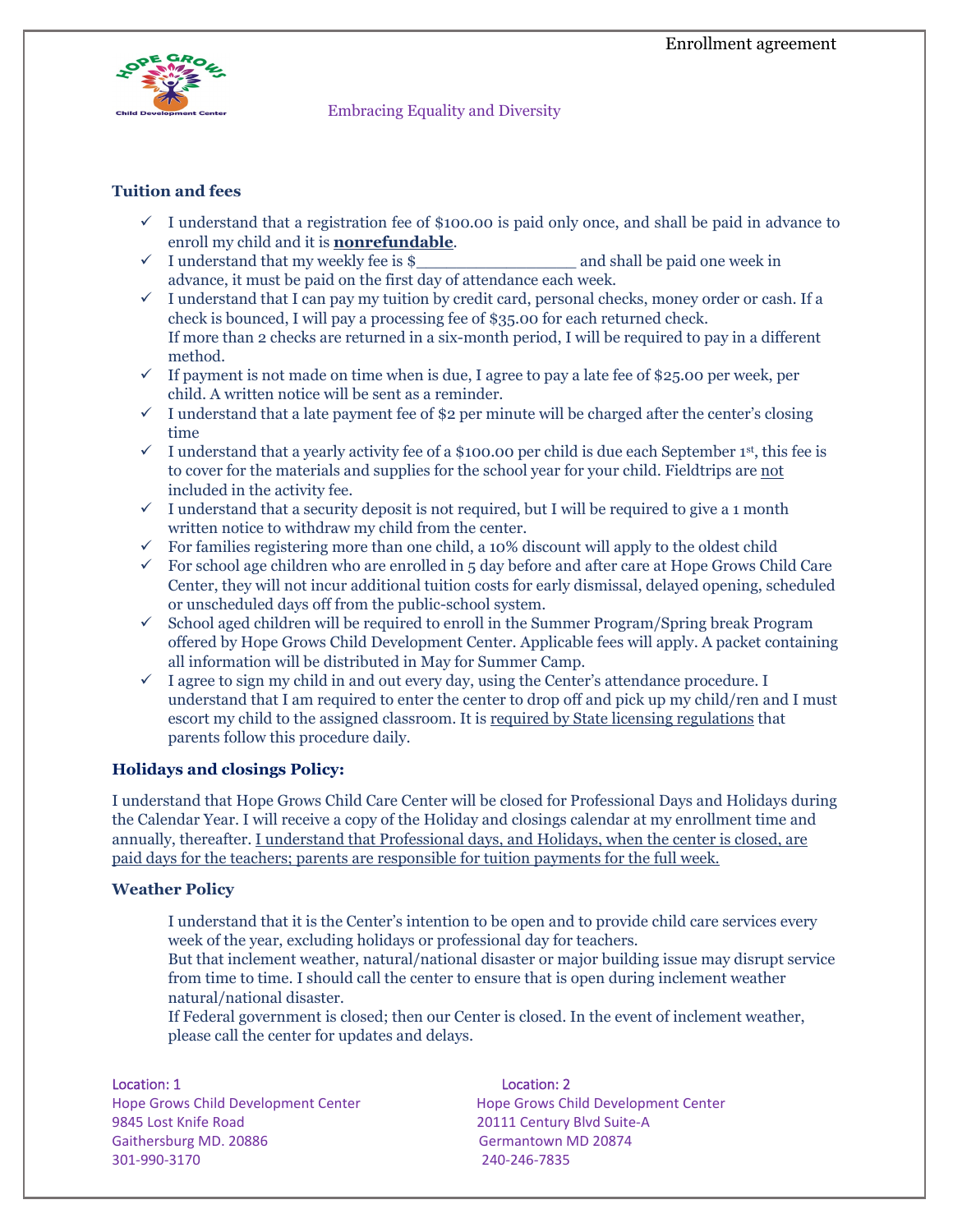

Embracing Equality and Diversity

# **Attendance policy**

Hope Grows Child Care Center follows the State and Licensing regulations to sign children in and out from the center daily. We have a computer system which allows parents to sign their children in an easy way every day. Please ask the director or manager if you need more help using the computer.

**Sick children:** if your child is sick please don't bring him/her to the center. We will call you when your child gets sick (vomiting, diarrhea, fever, etc.) and we expect that you pick your child as soon as possible. You may bring your child back to the center after a period of 24 hours and please bring a doctor's note with your child.

I agree to inform the center if my child/ren will be absent on any day. I understand that no allowances, credits, refunds or make up days shall be made for occasional absences, due to sicknesses, vacation, doctors' appointments, etc. I understand that if my child will be absent for a whole week, I will be responsible for paying that week in advance to keep my child's spot in his/her classroom when he/she comes back from vacation.

### **IEP's IFSP's Documentation**

We understand that each child is unique and that each one has different needs. We would like to accommodate to your child's needs, for that reason we request if your child has an IEP or you have been provided an IFSP that you share it with us so that we can assist you and understand your child's needs better. Hope Grows Child Development Center will assist families whose children have been provided IEP and IFSP.

I have read this agreement and understand my responsibilities \_\_\_\_\_\_\_\_\_\_ Initial I have received a copy of Center Closure Calendar for the Year I have received a copy of the Price List I received a copy of the Family Handbook I am attaching the following forms that are required by the CCA

- $\triangleright$  Signed and dated enrollment agreement
- $\triangleright$  Emergency Form Occ/1214
- $\triangleright$  Health Inventory Occ/1215
- $\triangleright$  Medication Authorization Form Occ/1216
- > Hygiene blood lead test DHMH/4620
- $\triangleright$  Meal Benefit Application Form
- $\triangleright$  Getting to know my child form

| Initial |
|---------|
| Initial |
| Initial |
| Initial |
| Initial |
|         |

9845 Lost Knife Road 20111 Century Blvd Suite-A Gaithersburg MD. 20886 Germantown MD 20874 301-990-3170 240-246-7835

### Location: 1 Location: 2

Hope Grows Child Development Center Hope Grows Child Development Center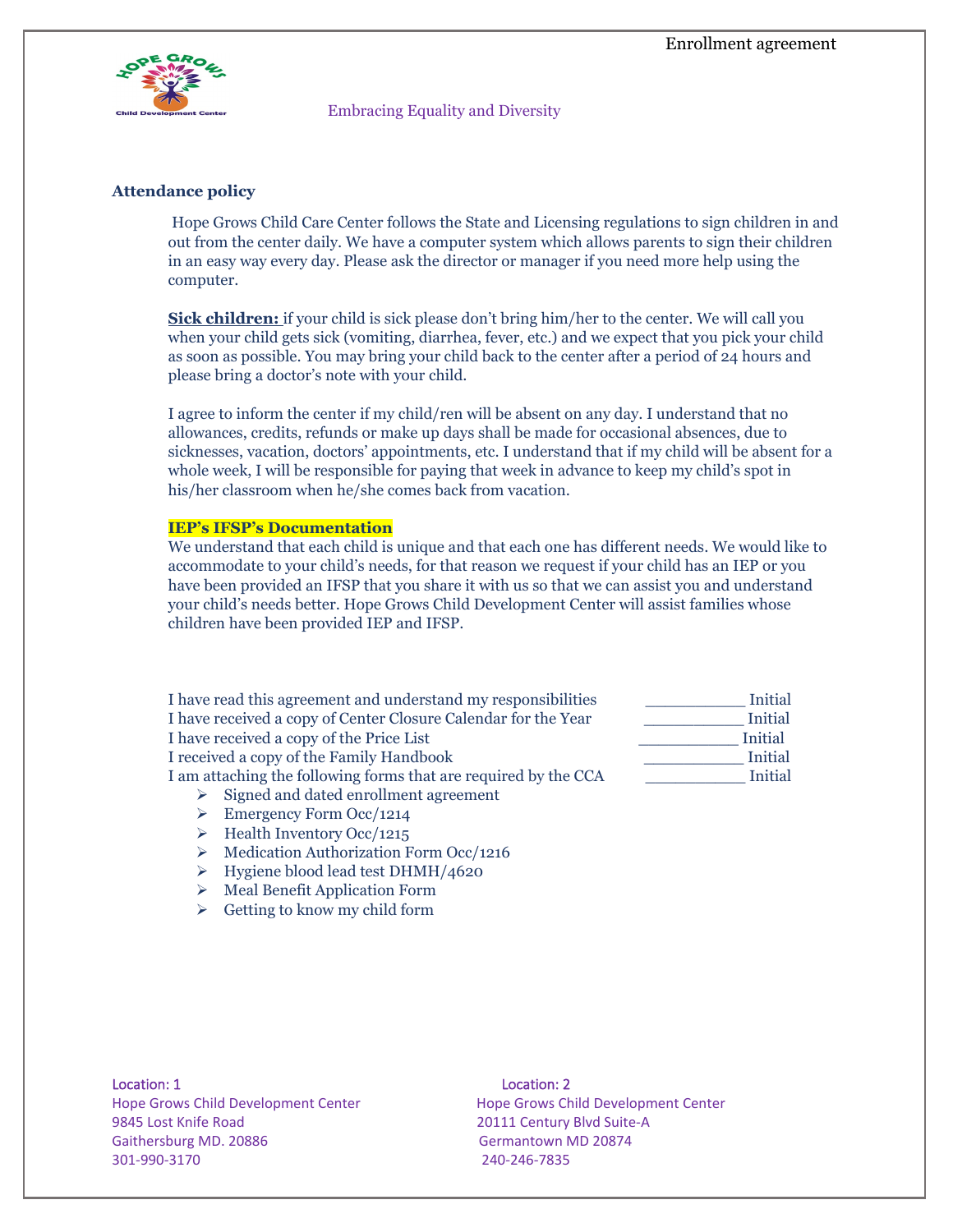

| <b>Embracing Equality and Diversity</b> |
|-----------------------------------------|
|-----------------------------------------|

### **Getting to know my child**

|                                                                                                                  | DOB                                                                                      |      |
|------------------------------------------------------------------------------------------------------------------|------------------------------------------------------------------------------------------|------|
|                                                                                                                  |                                                                                          | Home |
|                                                                                                                  |                                                                                          |      |
| My child does the following things well                                                                          |                                                                                          |      |
| Walks<br><b>Runs</b><br>Feed him/herself<br>П<br>Grab things with both hands<br>П<br>This is what my child likes | Speak in sentences<br>П<br>Tie his/her shoes<br>$\Box$<br>Zips his/her clothes<br>$\Box$ |      |
|                                                                                                                  |                                                                                          |      |
|                                                                                                                  |                                                                                          |      |
|                                                                                                                  |                                                                                          |      |
| the control of the control of the control of the control of the control of the control of                        |                                                                                          |      |
|                                                                                                                  |                                                                                          |      |

# **This is what my child dislikes**

|    | 2. |  |  |  |
|----|----|--|--|--|
| 3. |    |  |  |  |
|    |    |  |  |  |

# **My child needs help with**

Hope Grows Child Development Center Hope Grows Child Development Center 9845 Lost Knife Road 20111 Century Blvd Suite-A Gaithersburg MD. 20886 Germantown MD 20874 301-990-3170 240-246-7835

## Location: 1 Location: 2

 $\overline{\phantom{a}}$  , and the contribution of the contribution of the contribution of the contribution of the contribution of the contribution of the contribution of the contribution of the contribution of the contribution of the

 $\mathcal{L}_\mathcal{L}$  , and the set of the set of the set of the set of the set of the set of the set of the set of the set of the set of the set of the set of the set of the set of the set of the set of the set of the set of th

 $\mathcal{L}_\mathcal{L}$  , and the set of the set of the set of the set of the set of the set of the set of the set of the set of the set of the set of the set of the set of the set of the set of the set of the set of the set of th